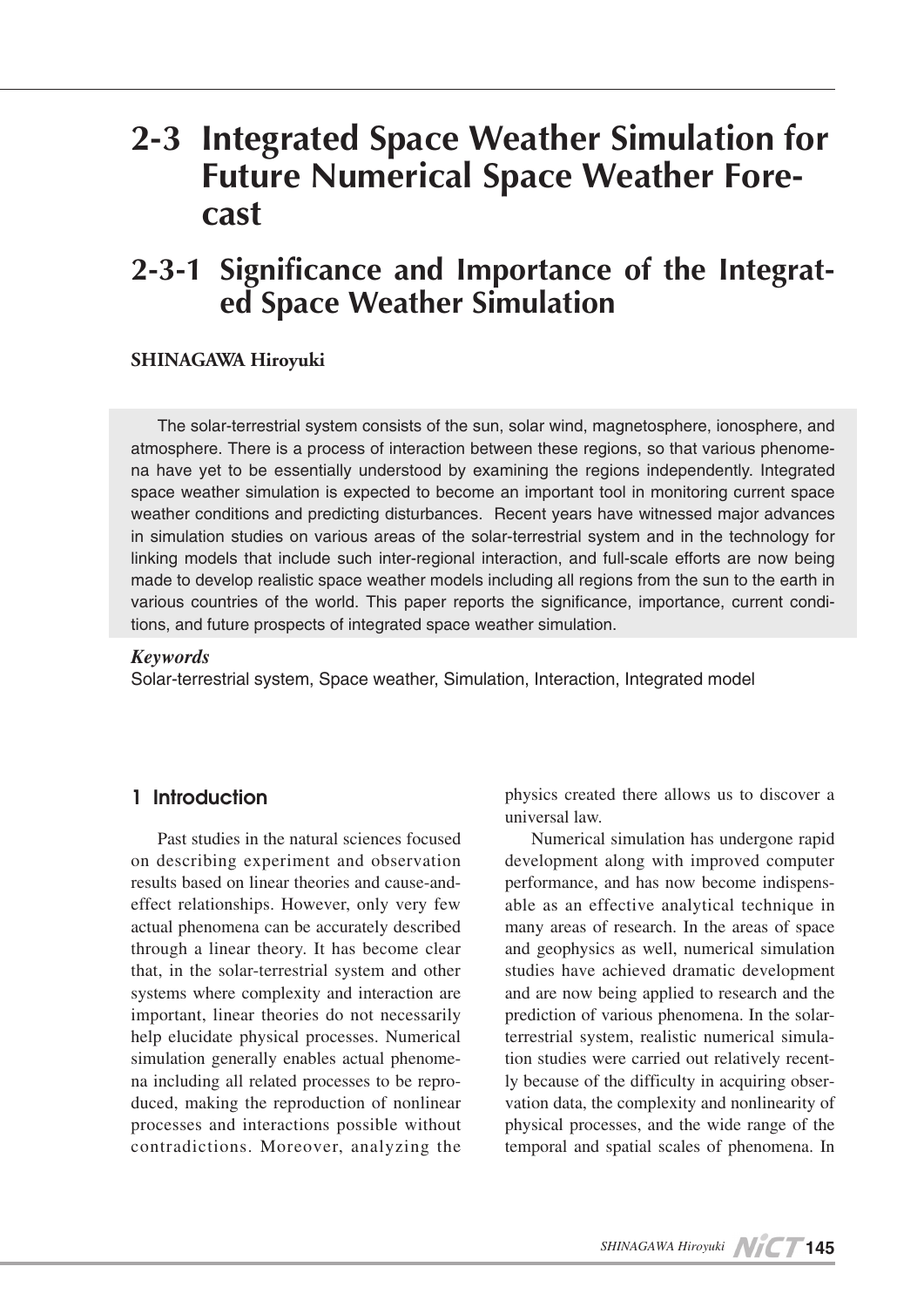recent years, the technologies for satellites and ground observations have been vastly improved. vation data, significant efforts have been made Given the greater amounts of available obsertic integrated space weather models that in various parts of the world to develop realisinclude all regions from the sun to the earth.

### 2 From synoptic forecast to numerical forecast

Monitoring and forecasting meteorological disasters, earthquakes, volcanoes, surges in seismic activity, and other natural phenomena have long been conducted. In the early days of forecasting, the main method was the "synop-<br>tic-forecast" where humans would monitor tions and establish future prospects. However, edge and experience, determine current condiobservation data and, based on their knowlcasters, thereby making objective forecasts ness and judgment ability of individual foresuch a method largely depends on the skillfulputers models began to spread, studies on impossible. In the 1950s when the first com-"numerical forecast"—an objective and quantitative means of forecasting—were initiated in order to monitor and predict disasters more accurately. This was followed by a significant development of such numerical forecast stud-<br>ies, and with the emergence of the information society, even greater demand was seen for ing. Today, 50 years after the first numerical numerical data suited for information processforecast, this method is now firmly established tion for predicting long periods ahead is ing. Moreover, global environmental simulaas a tool indispensable for weather forecastbecoming even more important in predicting global environmental changes as well.

In space weather forecasts, the synoptic forecast remains the main technique even today due to the large scale, diversity and complexity of the solar-terrestrial system. Numerical models in this area were initially developed in or after 1980. In recent years, tosphere, ionosphere, atmosphere and other models have been developed for the magneregions, along with advances made in the technology for linking models that include inter-regional interaction. Various attempts are now being made to develop realistic space weather prediction models in various parts of the world. The Space Environment Group of NICT is also developing integrated space weather models for practical space weather .forecasts

### 3 Modeling of inter-regional inter-<br>action

restrial system whereby simultaneously and There is an idea of modeling the solar-terseamlessly simulating an entire region from the surface of the sun to the bottom end of the global atmosphere as "one complete region" with a unified scheme is deemed sufficient. To be sure, such simulation is possible in principle. In reality, however, the regions vary teristics, so that an integrated scheme would greatly in terms of scale and physical characble with practical precision, even with the entail huge amounts of calculations not possihighest computer capabilities available today. For that reason, the present integrated model links separately built regional models having minimal contradictions, thereby causing it to function as one model in its entirety. In fact, this technique is more realistic and presumed sufficient for many important phenomena in space weather. The following outlines the process of inter-regional interaction based on that idea.

The sun radiates visible light, ultraviolet rays, X-rays, infrared rays, radio waves and other electromagnetic waves, while constantly agates out to the earth, but is supersonic and releasing the solar wind. The solar wind prophas no effects until reaching the earth's magnetosphere. The effects of the solar wind on al, and it is not necessary to consider the the magnetosphere are therefore unidirectioneffects of the earth on upstream the solar wind. As the solar wind approaching the earth netosphere is formed, with particles, electric interacts with the earth's magnetism, the mag-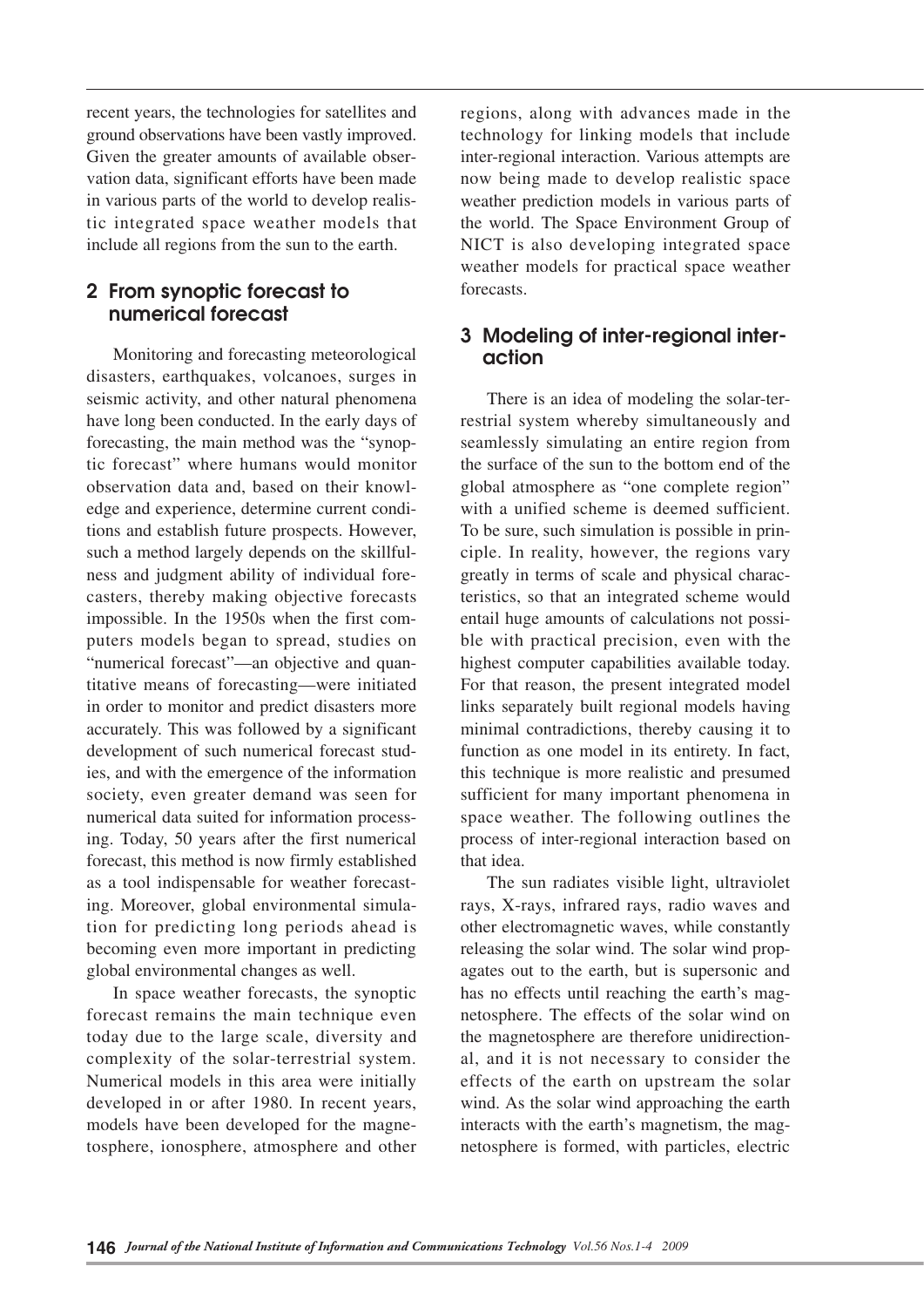to cause convections, particle acceleration, and other phenomena. The region from the magnetosphere to the ionosphere is controlled by electric currents, electric fields, and auroral pheric electrical conductivity, and their effects particles. These cause changes in the ionospheric current system and convections, there-<br>by generating feedback processes. eventually cause changes in the magnetos-<br>pheric-current system and convections, thereeventually cause changes in the magnetos-

The ionospheric convection caused by the magnetosphere accelerates and heats up the thermosphere through the collision of ions phere affects convections in the ionospherewith neutral particles. In contrast, the thermosthrough dynamo electric fields, and also undergoes changes in neutral composition to affect the ionospheric electron density. These changes in the ionosphere will eventually exercise a certain degree of influence on the magnetosphere as well. The coupled system of phere is extremely complex and characterized the magnetosphere, ionosphere and thermosby its strong interactions.

Fields and energy entering the magnetosphere and Development of Continented Enter and the entergy and the entergy and the entergy and the entergy and the entergy and the entergy and the entergy and the entergy and the ente Atmospheric waves propagated from the bottom-layer atmosphere are also known to affect the ionosphere through thermospheric dynamics and structural changes. A number of studies have also been conducted on how the ionospheric and thermospheric regions affect the atmosphere in the mesosphere and lower layers. Among the possible processes involved are the process where the density of nitric oxide increases and that of ozone decreases due to ionization and the subsequent chemical reaction processes in the bottom layer of the thermosphere as well as in the top layer of the mesosphere due to precipitating high-energy particles associated with auroras and other phenomena, the process where the polar ionospheric convection excites high-speed winds in the bottom layer of the thermosphere, thereby affecting the mesosphere as well, and tial changes the global current system of the the process where ionospheric electric potenearth's atmosphere. However, the degree to which the bottom layer atmosphere is affected remains unclear.

### 4 Development of an integrated model in the USA

An integrated model of the solar-terrestrial system is now being developed mainly by two ject. Boston University taking the leadership grated Space Weather Modeling (CISM) progroups in the USA. One is the Center for Intepheric Research, the University of Colorado, together with the National Center for Atmosoping a model ranging from the sun to the and many other research institutions are develtion of this model is an integrated model that earth's upper atmosphere [1][2]. The basic porlinks a solar corona model, solar wind model. mospheric model. Moreover, efforts are also magnetospheric model, and ionospheric/therbeing made to develop inner magnetospheric models. This integrated model now makes it possible to calculate the solar wind including corona mass ejection (CME) on the surface of the sun, and to examine how it affects the earth's ionosphere and thermosphere.

Another project called Space Weather Modeling Framework (SWMF) is also under way at the University of Michigan. Similar to the model being developed at the CISM, this model combines a solar corona model, solar wind model, magnetospheric model, and ionospheric/thermospheric model. The model is also equipped with a CME model, solar high-energy particle model, radiation belt model, and inner magnetospheric model in order to reproduce various physical processes [3][4]. Some of these models have already been released to general researchers and are now being used for research purposes.

### 5 Development and future prospects of an integrated model at NICT

When viewed on a global level, it was not until about 1980 when computer capabilities underwent a dramatic leap, thereby making realistic simulation possible in the field of space weather. Like other countries, Japan saw a similar attempt being made. The Communi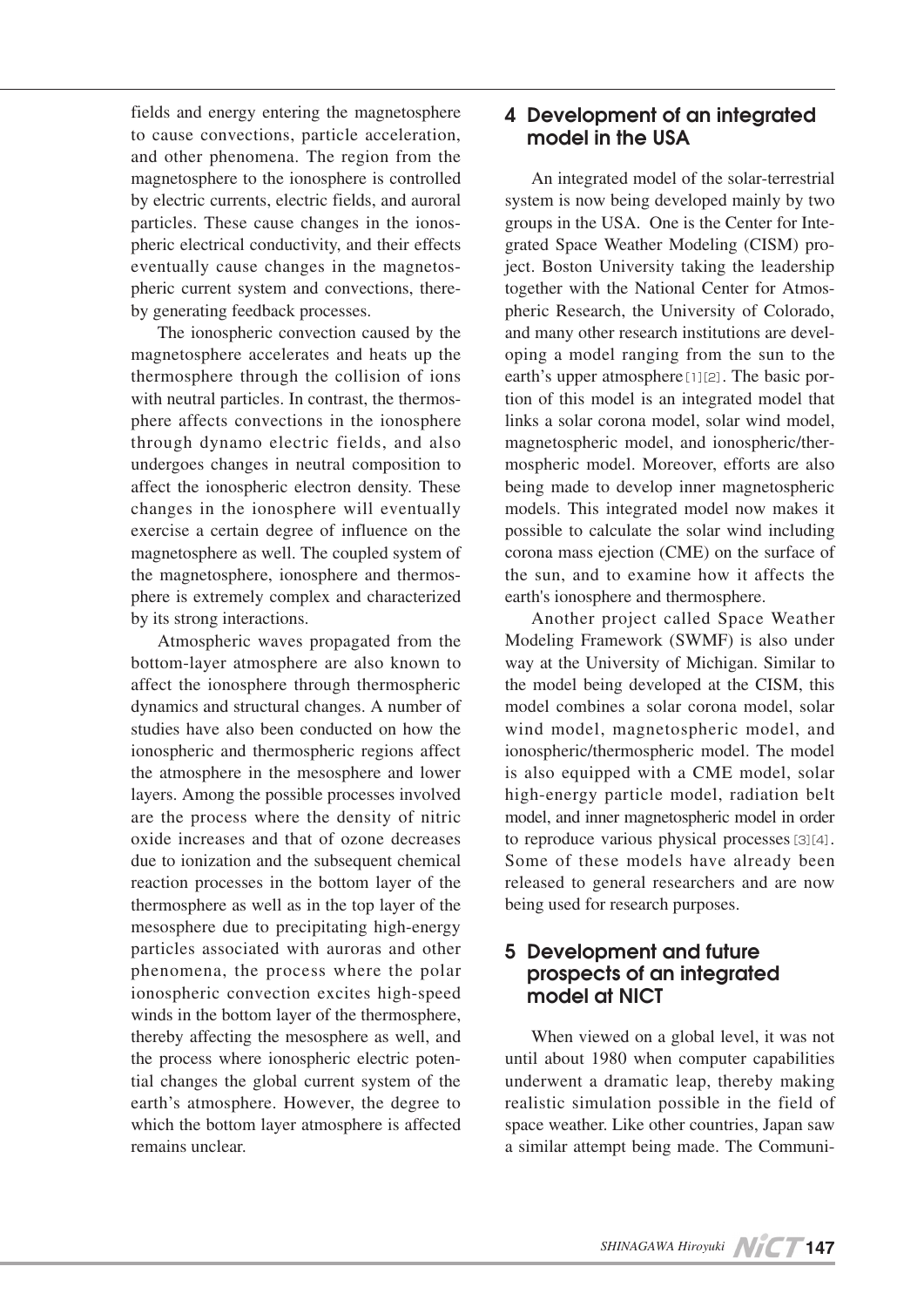cations Research Laboratory of the Ministry of Posts and Telecommunications (the predecessor of NICT) introduced a supercomputer ical scheme to solve three-dimensional magnetohydrodynamics equations, and later began in the 1990s and developed an original numerical scheme to solve three-dimensional magdeveloping a magnetospheric simulation model that could reproduce the structure of the magnetosphere and magnetospheric storms. Near the end of the 1990s, a highly precise ing it possible to reproduce a realistic magne-<br>tosphere<sup>[5][6]</sup>. magnetospheric model was completed, making it possible to reproduce a realistic magnemagnetospheric model was completed, mak-

Real-time data is important in space weather forecasts. People have therefore focused on providing real-time data for simulation as well. NICT used real-time solar wind tem that runs a magnetospheric model on a vation satellite as input and developed a sysdata obtained from the ACE solar wind obserreal-time basis. It then succeeded in develop-<br>ing a "real-time magnetospheric simulator" in oped two real-time simulators (one for the sun time magnetospheric simulator, NICT devel- $2003$ [7][8]. In 2008, in addition to this realand solar wind, and one for the ionosphere and thermosphere), completing a "Real-time Space duce conditions ranging from those on the surface of the sun to those at an altitude of about Weather Integrated Simulator" that can reproduce conditions ranging from those on the sur-Weather Integrated Simulator" that can repro-100 km above the earth. This is the world's first system that can calculate space from the surface of the sun to areas surrounding the earth on a real-time basis and in an integrated .manner

The sun and solar wind simulator uses magnetic field observation data at the surface sional magnetohydrodynamics equations, and tion satellite for input to solve three-dimenof the sun as obtained from the solar observais thus able to determine and display the state of the solar wind from the surface of the sun to the earth's orbit. At present, we have yet to achieve success in accurately reproducing changes in the solar wind, but will soon be able to predict when the high-speed solar wind—the cause of geomagnetic storms—will reach the earth.

The ionospheric/thermospheric simulator uses electric potential, electrical conductivity and other data of the ionosphere obtained by the magnetospheric simulator as a model input to solve the fluid equations for ionospheric plasmas and the neutral atmosphere. This has made it possible to determine the current state of the ionosphere and thermosphere, how auroras are generated in the polar ionosphere, and to display the results in a visualization system. In these calculations, solar wind data obtained from the ACE satellite is used as late the magnetosphere, with the results being input for the magnetospheric model to calcusent immediately to the ionospheric model for performing calculations of the ionosphere.

These real-time simulations are conducted by using the NEC SX-8R supercomputer introduced in 2007, and computed results have been made available on NICT's website under the heading "Space Weather Forecast" since 2008. August

The Real-time Space Weather Integrated Simulator, which has been recently developed, has made it possible to reproduce the current state of the space environment from the sun to regions surrounding the earth, although it occasionally fails to reproduce the variations or disturbances in the space environment. At present, results obtained with this simulator ed to proceed with model enhancement for ground observation are compared and validatand the data acquired by satellites and aboveimproving the quantitative reproducibility of space disturbances.

Space weather forecast requires several hours to several days' worth of forecasting. To that end, numerical forecasts of the solar wind are indispensable. The ordinary solar wind travels at a speed of about 300 km/s, so that it takes several days to reach the earth's orbit from the surface of the sun. Increasing the precision of the sun and solar wind simulator tion of space weather several days ahead with would therefore presumably enable the predica certain degree of precision. However, CME, nomena that cause huge magnetic storms have solar flares, and other sudden sun-surface phe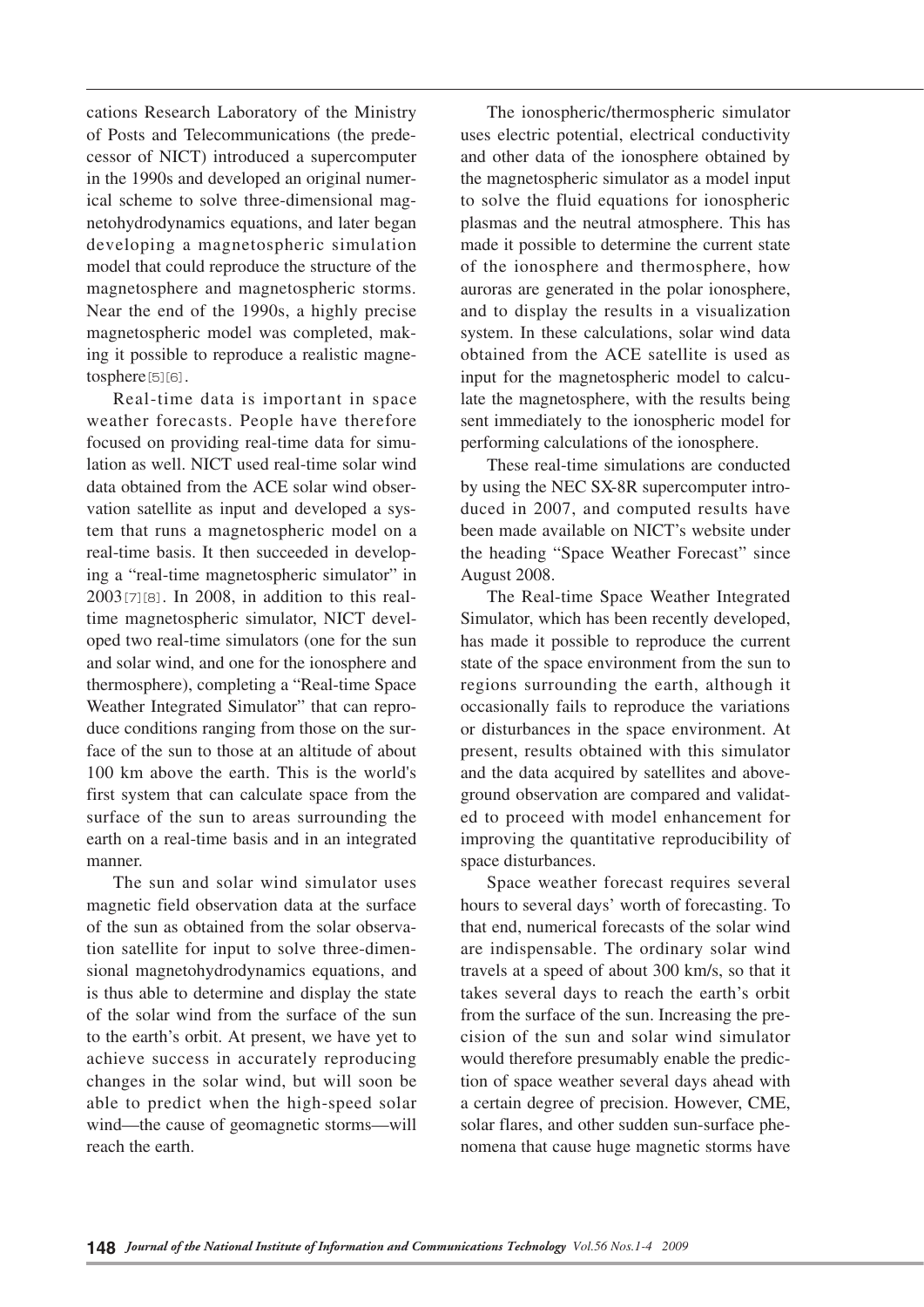ed by any model in the world. This remains yet to be quantitatively reproduced or predictthe greatest challenge we face today.

Atmospheric waves that propagate from the bottom-layer atmosphere also play an important role relative to plasma bubbles and other ionospheric disturbances that directly affect the positioning precision of the Global Positioning System (GPS). Predicting such phenomena requires a highly precise atmos-<br>phere-ionosphere coupling model, which is now being developed by the Space Environ-<br>ment Group of NICT.

### **6 Conclusion**

A number of efforts have been launched in various parts of the world to develop an inte-

Fraction model of the solar-terrestrial<br>system. However, the model includes nothing<br>but representative physical processes. To<br>examine space and the global environment<br>even more comprehensively and quantitatively<br>requires t system. However, the model includes nothing but representative physical processes. To examine space and the global environment even more comprehensively and quantitatively al model that self-consistently includes as requires the buildup of a global solar-terrestrimany processes and regions as possible. At the same time, it is presumed necessary to study forecast technology itself. Studies on solar activity remain at a fundamental level, but research and development efforts are nology toward the maximal period of solar under way regarding numerical forecast techactivity which is expected to come a few years later, thereby proceeding with the buildup of a "Space Weather Numerical Forecast System."

### *References*

- 1 Baker, D. N., R. S. Weigel, E. J. Rigler, R. L. McPherron, D. Vassiliadis, C. N. Arge, G. L. Siscoe, and H. E. Spence, "Sun-to-magnetosphere modeling: CISM forecast model development using linked empirical models," J. Atmos. Solar-Terr. Phys., Vol. 66, No. 15-16, pp. 1491-1497, 2004.
- er, "Coupled model simulation of a Sun-to-Earth space weather event," J. Atmos. Sol-Terr. Phys., Vol.66, 2 Luhmann, J. G., S. C. Solomon, J. A. Linker, J. G. Lyon, Z. Mikic, D. Odstrcil, W. Wang, and M. Wiltbergpp.1243-1256, 2004.
- 3 Tóth, G. et al., Sokolov, I. V., Gombosi, T. I., Chesney, D. R., Clauer, C., Zeeuw, D. L. D., Hansen, K. C., Kane, K. J., Manchester, W. B., Powell, K. G., Ridley, A. J., Roussev, I. I., Stout, Q. F., Volberg, O., Wolf, R. A., Sazykin, S., Chan, A., Yu, B., and Kóta, J., "Space Weather Modeling Framework: A new tool for the space science community," J. Geophys. Res., Vol. 110, A12226, doi: 10.1029/2005JA011126, 2005.
- sev, "Sun-to-thermosphere simulation of the 28–30 October 2003 storm with the Space Weather Model-<br>ing Framework," Space Weather, Vol. 5, S06003, doi: 10.1029/2006SW000272, 2007. Tóth, G., D. L. De Zeeuw, T. I. Gombosi, W. B. Manchester, A. J. Ridley, Igor V. Sokolov, and I. I. Rous-<br>sev, "Sun-to-thermosphere simulation of the 28–30 October 2003 storm with the Space Weather Model-4 Tóth, G., D. L. De Zeeuw, T. I. Gombosi, W. B. Manchester, A. J. Ridley, Igor V. Sokolov, and I. I. Rous-
- ulation of inhomogeneous systems including strong background potential fields," J. Comput. Phys., Vol. 5 Tanaka, T., "Finite volume TVD scheme on an unstructured grid system for three-dimensional MHD sim-111, pp. 381-389, 1994.
- 6 Tanaka, T., "Generation mechanisms for magnetosphere-ionosphere current systems deduced from a three-dimensional MHD simulation of the solar wind-magnetosphere-ionosphere coupling process," J. Geophys. Res., Vol. 100, pp. 12,057-12,074, 1995.
- 7, Den, M., T. Tanaka, S. Fuijta, T. Obara, H. Shimazu, H. Amo, Y. Havashi, E. Nakano, Y. Seo, K. Suehiro. hydrodynamic code," Space Weather, Vol. 4, S06004, doi: 10.1029/2004 SW000100, 2006. H. Takahara, and T. Take, "Real-time Earth magnetosphere simulator with three-dimensional magneto-
- 8 Kitamura, K., H. Shimazu, S. Fujita, S. Watari, M. Kunitake, H. Shinagawa, and T. Tanaka, "Properties of AE indices derived from real-time global simulation and their implications for solar wind-magnetosphere coupling." J. Geophys. Res., Vol. 113, A03S10, doi: 10,1029/2007 JA012514, 2008.